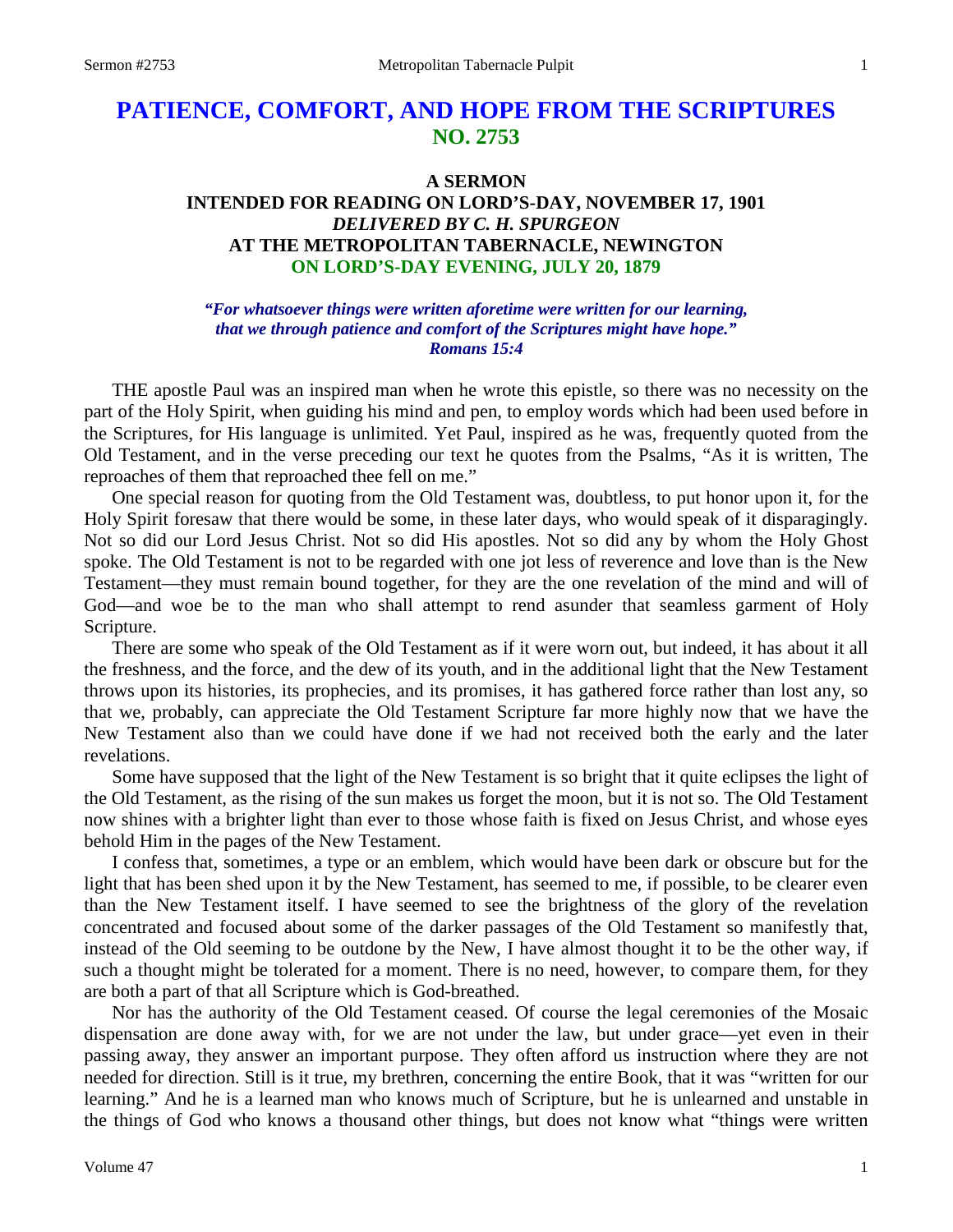aforetime," and who does not bend his soul, his heart, his intellect to the believing and the understanding of that which God has spoken of old times by His prophets and apostles.

Believing this most truly, as I am sure we do, let us think, for a little while, about Holy Scripture and that which grows out of it. The text says, "that we through patience and comfort of the Scriptures might have hope."

I shall take the liberty of reading the text, not exactly as it is in our version, but putting in the articles which our translators have left out. I never like to leave out the article where it is inserted by the original writer. So the passage runs thus, "That we through *the* patience and *the* comfort of the Scriptures might have *the* hope." That rendering conveys to us another shade of meaning and I am convinced that it is the true one. Grammatical construction requires that the meaning should be thus brought out by the use of the articles.

So, first, we will consider *the patience of the Scriptures.* Secondly, *the comfort of the Scriptures.* And then, thirdly, though that may not be precisely according to the letter of the text, yet, I think, perfectly consistent with truth*—the hope of the Scriptures.*

**I.** First, then, let us think of THE PATIENCE OF THE SCRIPTURES.

You know, beloved, that we are saved by faith, and that, by faith, we find complete and immediate salvation in our Lord Jesus Christ. But you must never forget that as soon as we are saved, we come under the discipline of Christ, and a part of that discipline lies in the exercise of patience—patience in many senses—"the patience of the Scriptures."

First, there is *the patience inculcated in the Scriptures*, of which I should say, first, that it signifies resignation to the divine will. In the olden times, the Scriptures enjoined submission to the will of the Most High, whatever that submission might involve. Solomon wrote, "My son, despise not the chastening of the LORD; neither be weary of his correction: for whom the LORD loveth he correcteth; even as a father the son in whom he delighteth."

The Lord Himself said, by the mouth of His servant, the psalmist, "Be still, and know that I am God." And the Holy Spirit said, through the lips of the weeping prophet, Jeremiah, "Wherefore doth a living man complain, a man for the punishment of his sins?" The Old Testament, like the New, bids us be patient under the hand of God. So we must be, my brethren.

Submit yourselves unto God, for this is an essential part of the life of faith. The man who will not yield himself up to the divine will and meekly bear it, whatever it may be, is evidently rebellious against his God. How, then, can he be said to be trusting in the Lord? He has at least some unbelief still clinging to him, for, were he fully a believer, he would resign himself to the Lord's will and humble himself under the mighty hand of God that he might exalt him in due time.

This patience also includes a continuance in the good work and walk, though we may have to face human or even Satanic opposition. The patience inculcated in the Scriptures is a patient perseverance in well-doing—it is the walking in the path of the just, which "shineth more and more unto the perfect day." It is the constant abiding in the fear of the Lord. Nowhere does either the Old or the New Testament speak of our being saved by a kind of temporary faith or a spasm of love—but herein is seen the patience of the saints—that although they are opposed by the seed of the serpent, and by the old serpent himself, they still hold on their way despite all opposition and persecution, even to the end, and so they are saved.

This patience of the saints includes also the bearing of our brother's burdens. It is in that connection that our text appears, "We, then, that are strong ought to bear the infirmities of the weak, and not to please ourselves." And this is part of the patience inculcated in the Scriptures.

The old law taught men to love their neighbors as themselves. Now, we quickly make excuses for our own infirmities, and it therefore behooves us to endure the infirmities of others—to put a kind construction on what might have been harshly condemned—to bear with the misconceptions of our conduct made by others in their mistake, or even misrepresentations made in their anger—to be gentle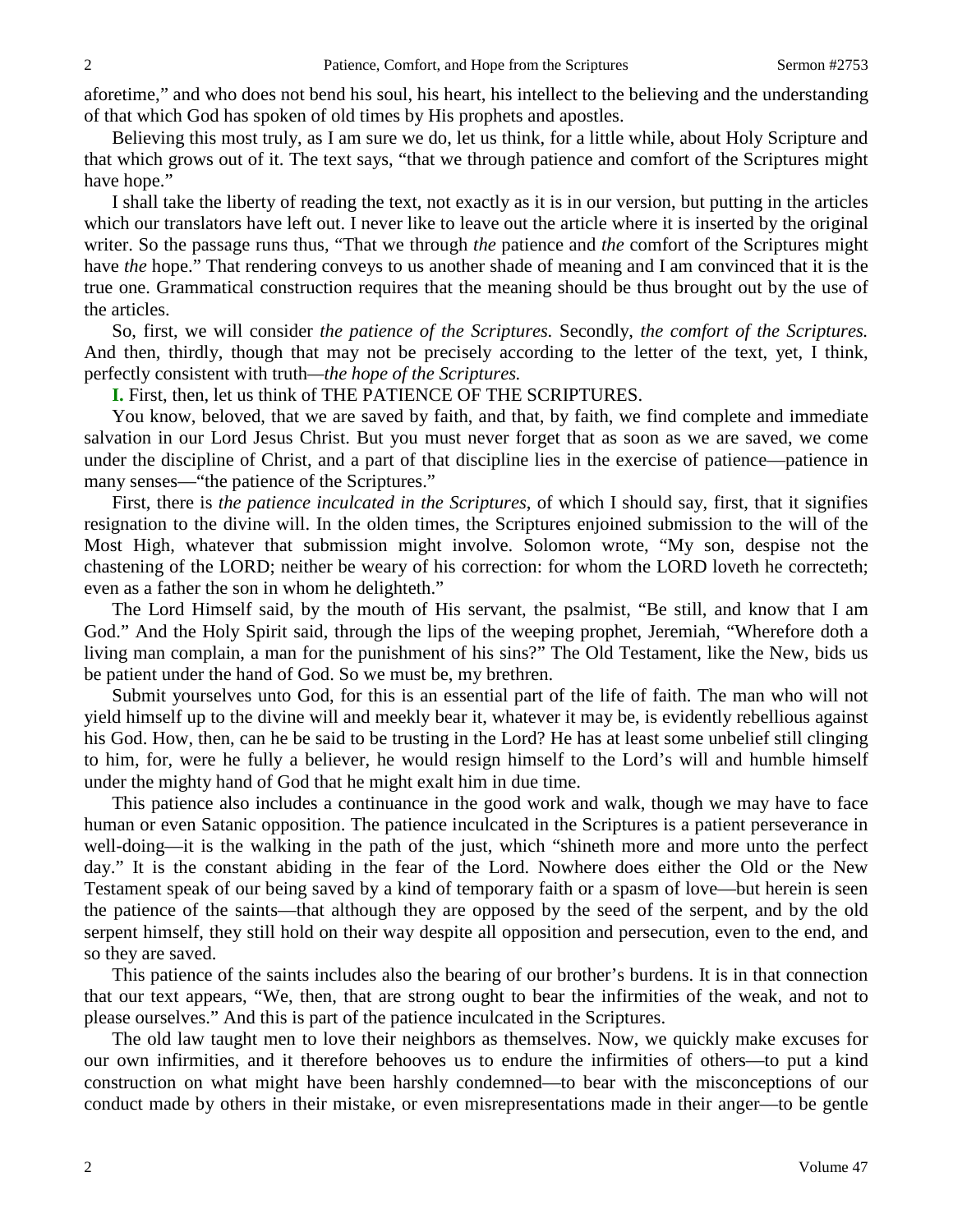and tender as a nurse is with a child—never to be hard, and harsh, and severe, for this is contrary to the second table of the law which can be summed up in the brief expression, love to men.

Oh, I would to God that we had more of this spirit in all our churches! Our Savior said to His disciples, "A new commandment I give unto you, That ye love one another; as I have loved you, that ye also love one another." But how often is that new commandment forgotten in the impatient way in which we show our petulance towards weak and perhaps provoking saints! God grant that in the future we may have more patience in this respect!

Patience in the Old Testament is often set forth in waiting for the fulfillment of the promises and the prophecies. The patriarchs had to wait. Israel had to wait. We also are exhorted to wait on the Lord and to be of good courage, for He shall strengthen our heart. "Though the vision tarry, wait for it; because it will surely come, it will not tarry." So you see that the patience of the Scriptures, that is to say, the patience which the Scriptures inculcate, is that which we all need to exercise.

But it is also *the patience which the Scriptures exhibit,* for, when you turn to the grand old Book, you find that it gives us, in actual life, the exemplification of the precepts which were written upon the tablets of stone, or upon the ancient rolls of Scripture. "Ye have heard of the patience of Job," says the apostle James. You may not have to sit among the ashes as he did, or to endure such trials as fell upon him, but between here and heaven, you may expect to have losses, and crosses, and bereavements, and harsh words from those who ought to be your comforters.

O beloved, may you have, at such times, the patience of the Scriptures, and be able to say with Job, "The LORD gave, and the LORD hath taken away; blessed be the name of the LORD." Job is one of the earthly patterns of patience, though he was not perfect in it. May our patience at least come up to his standard!

We need, too, the patience of David. He held on his way though opposed by wicked men, and especially by Saul, who hunted him like a partridge upon the mountains. Yet David behaved himself with discretion and would not lift up his hand to smite the Lord's anointed, even though the crown of Israel seemed again and again to be within his reach. You know how patiently he persevered, notwithstanding all the opposition which came to thrust him out of his course.

Then, with regard to bearing the infirmities of our brethren, you know the patience of the Scriptures as set forth in the case of Joseph. How tender and kind he was to his brothers even when he seemed to be most severe to them! With what a generous heart did he forgive their cruelty to him! You remember how he framed excuses for them as he said, "So now it was not you that sent me hither, but God," though he knew right well that in their jealousy and malice, they had sold him for a slave.

If I speak of the patience that waits for the fulfillment of promises, I may remind you that the Old Testament sets before you notable examples of this kind of waiting in Abraham, and Isaac, and Jacob. They waited long in the land of which they owned not so much as a single foot, except the field that contained Abraham's place of burial in the cave of Machpelah. Dwelling in tents, they waited, sojourners with God, and strangers in the land, until the time when the promise should be fulfilled.

This is just how you also have to live, beloved. This world is not a place of rest for you, for it is polluted—so you are to live the separated life of a pilgrim and a stranger until the Lord shall bring you into the heavenly Canaan, and give you the "inheritance, incorruptible, and undefiled, and that fadeth not away," which is "reserved in heaven for you."

This patience is, however, most clearly set forth in the Scriptures in the life of our dear Lord and Master. You will find in Him patience in its highest perfection. He is the model of patient perseverance in the work His Father gave Him to do. He is the pattern of patient silence under the reproaches and sarcasms of wicked men, the image of patient suffering as He bowed His head unto death, even the death of the cross. He it is, "who for the joy that was set before him endured the cross, despising the shame." This is part of the patience of the Scriptures, and such patience as this we have, each one of us, to seek.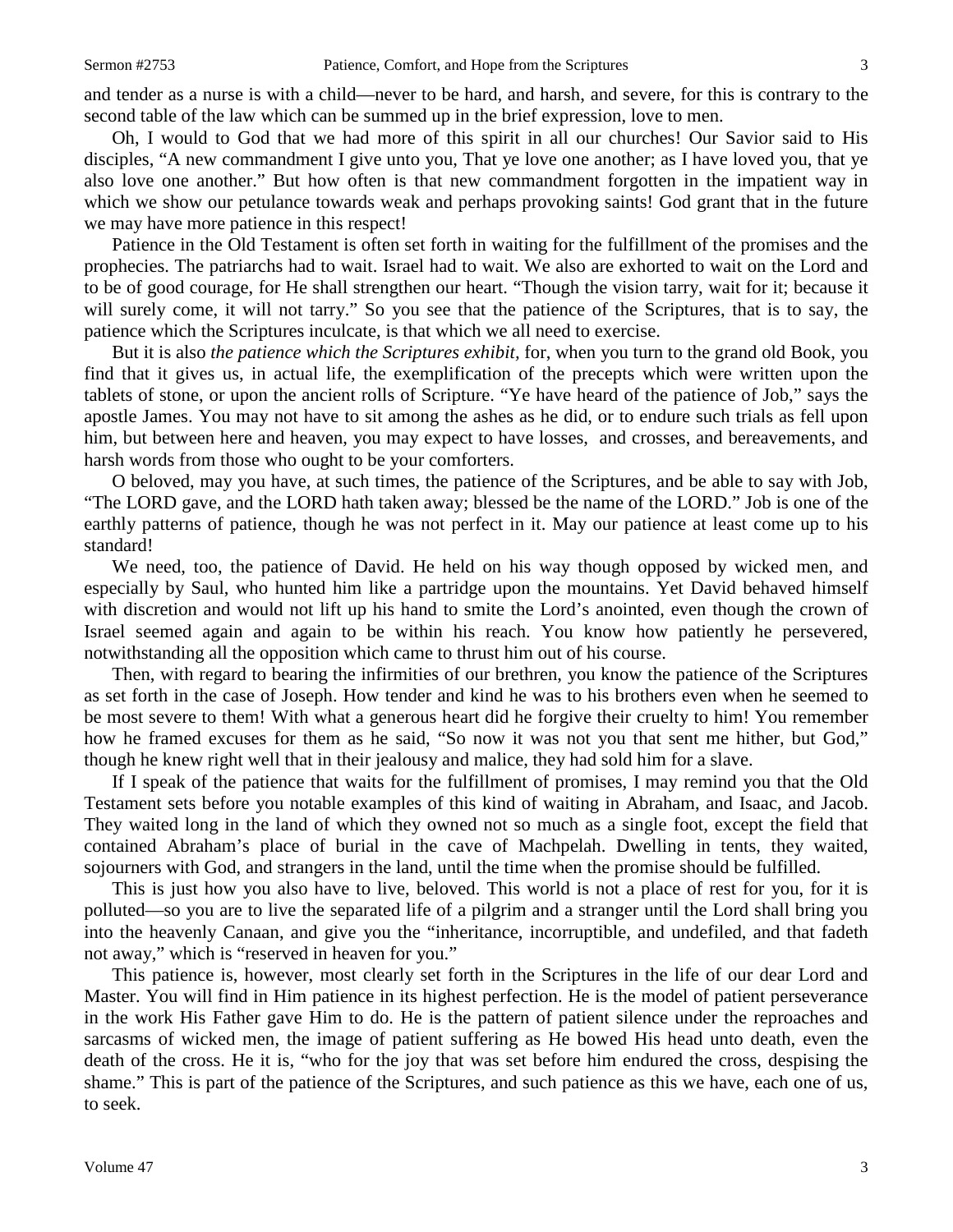But in addition to its being the patience inculcated and the patience exhibited, it is *the patience produced by the Scriptures.* Beloved, if you read the Scriptures diligently and meditate much upon them—if you drink in of their spirit, it will be with you as it is with certain insects which, when they feed upon a peculiar kind of flower, their silk is colored like that upon which they feed. You shall find that feeding upon the patience of the Scriptures, in meditation and prayer, you yourself will find reproduced in you the patience of the Scriptures.

If you want to kill impatience, turn to the Word of God, look up an appropriate text, ask to have it applied to your heart by the Holy Spirit and see whether the grace of patience is not thus implanted within you. Have you become weary in well-doing? Then, stay yourselves upon a precious promise, and your weariness will speedily depart. Do you seem as if you could not bear the continued opposition of ungodly men? Turn you to the promises of your gracious Lord and Master, and you shall learn to rejoice, and be exceeding glad, even when they persecute you and say all manner of evil against you falsely for His name's sake. The saints of God have long proved that the Scriptures produce patience.

There is no literature in the world that is comparable to the many Books that are put here into one library called the Bible. There are no philosophical maxims under heaven that can produce such patience as the Word of God produces when the Spirit of God comes riding in His own chariot of the Word into the soul of man. It is not the patience of a brute beast that cannot complain, or the patience of the stoic who refuses to feel—it is the patience of a child who believes in his father's love, the patience of a soldier who does not expect to conquer the enemy without stern fighting, the patience of a pilgrim who pushes on because he believes in the inheritance which he will ultimately reach. This is the patience of the Scriptures. May God, of His great mercy, work it in each one of us!

**II.** Then, in addition to the patience of the Scriptures, we are exhorted to seek to possess THE COMFORT OF THE SCRIPTURES.

It is not right for us to be patient, yet miserable. I think I have seen some, who professed to be Christians, give themselves up to a mode of life which was not at all what it should be. They did not actually complain, but one could see that they were not happy. This is not the point to which the Spirit of God would bring us—He would have us get the comfort of the Scriptures. Well, now, what is the comfort of the Scriptures?

To go over the same heads again, I should say that it is, first, *the comfort which the Scriptures inculcate.* You know how the Word of God abounds in injunctions and promises concerning comfort and consolation. "Comfort ye*,* comfort ye my people, saith your God. Speak ye comfortably to Jerusalem." There are many passages, in the Old Testament, in which we are plainly exhorted to be glad. And when you come to the New Testament, you have such messages as this, "Let not your heart be troubled: ye believe in God, believe also in me." Or this, "Rejoice in the Lord always: and again I say, Rejoice." The Scripture bids us not merely to submit to tribulation, but to rejoice in it—not simply to be patient, but to glory in infirmities, to glory in trials, to glory in tribulations, because then the grace of God rests upon us all the more manifestly.

Then, brethren, we should have *the comfort which the Scriptures exhibit.* What a charming picture of a comfortable, happy frame of mind is that of Enoch, who walked with God for centuries together! "Enoch walked with God after he begat Methuselah, three hundred years."

How beautifully do we see the spirit of consolation exhibited in the character of Abraham, who, with all his troubles, as a stranger in a strange land, walks among men as a king! Have you never envied that quiet dignity with which, believing in God, he seemed also to master all around him without any sign of agitation of mind?

Oh, that you had such comfort as he had when he took his son, his only son, whom he loved, to offer him up for a sacrifice! You never have had such a test as that and probably, you never will—but in all that time of testing, what solid comfort he had! There were no written Scriptures then, yet how grand is the consolation which the Scripture describes him as having! "By faith Abraham, when he was tried, offered up Isaac: and he that had received the promises offered up his only begotten son, of whom it was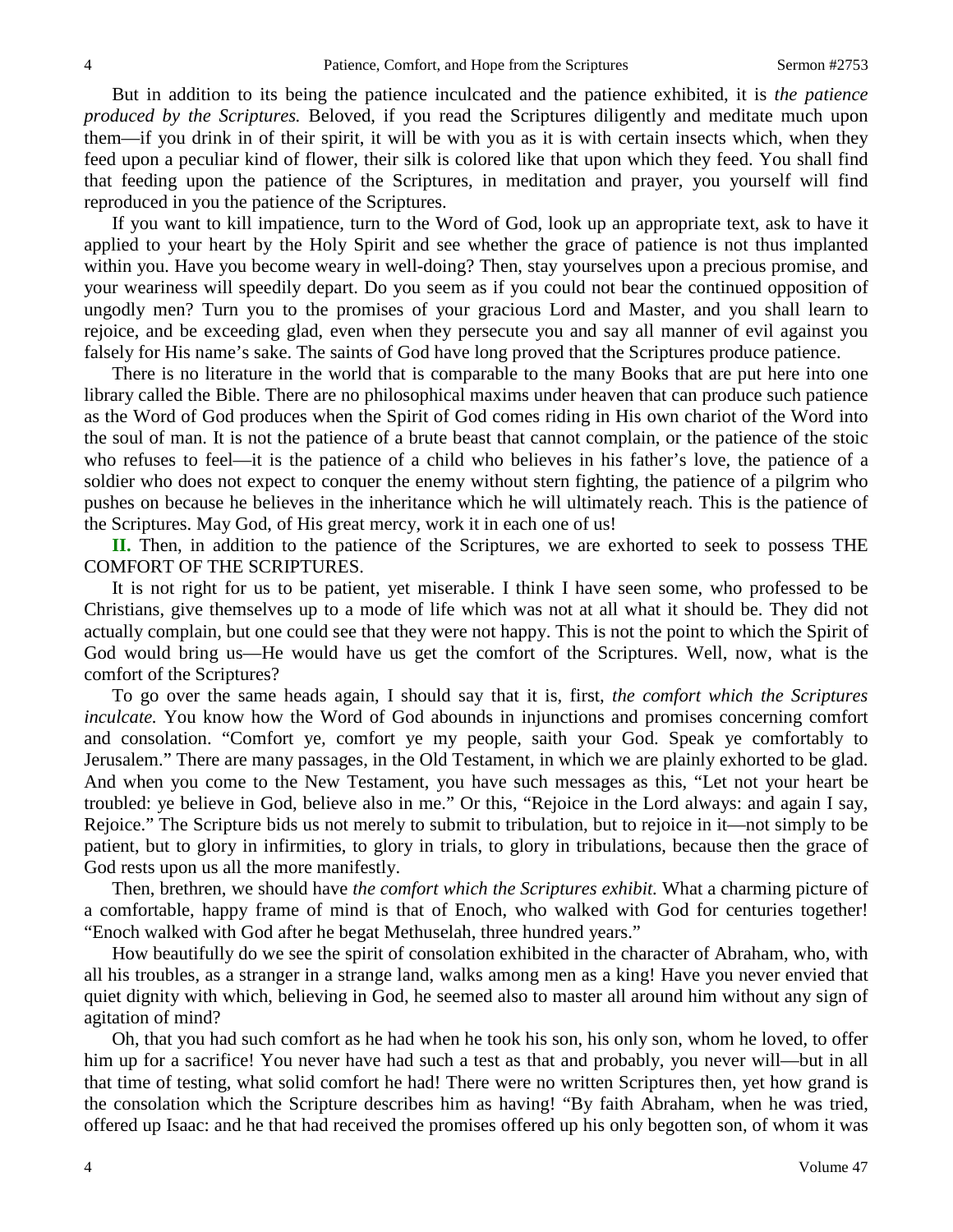said, That in Isaac shall thy seed be called: accounting that God was able to raise him up, even from the dead; from whence also he received him in a figure." Therefore, he staggered not at the promise through unbelief.

Admire, too, the comfort that you often see in the case of David. His was a troubled life, but he stayed himself upon his God. As one remarkable instance of this, think of the time when he came back from the Philistines and found Ziklag burned, all who were left in it were carried away captive, and "the people"—his own followers—"spake of stoning him"—"but David encouraged himself in the LORD his God."

All through the Psalms, you get beautiful pictures of the comfort that David enjoyed even in his times of trouble. "Why art thou cast down, O my soul? and why art thou disquieted within me? hope thou in God, for I shall yet praise him, who is the health of my countenance and my God." Thus he talked to himself and admonished himself—and even when he sank in deep waters, he still cried unto the Lord and still hoped in His mercy. What a sweet song of hope he sings in the 23<sup>rd</sup> Psalm! "Yea, though I walk through the valley of the shadow of death, I will fear no evil: for thou art with me; thy rod and thy staff, they comfort me."

So, be patient, brethren, but be comfortable, too. Submit to the will of God, but do not do it like slaves who submit because they must, but like children who learn to rejoice in their father's will, and who, though they cannot understand it, yet believe it to be good and right. If you want to exhibit the comfort of the Scriptures, do as Hezekiah did when Rabshakeh came with Sennacherib's letter full of filthiness and blasphemy, "Hezekiah went up into the house of the LORD and spread it before the LORD." This is the comfort of the Scriptures, that we may go to the Lord in the worst time of trouble and spread the whole case before the eyes of infinite love, expecting and being sure that God will, in some way, work deliverance for us.

And as I said about the patience of the Scriptures, so is it with the comfort. I have spoken of the comfort which the Scriptures inculcate and exhibit, now I want to speak of *the comfort which the Scriptures produce.* Oh, how sweetly do the Scriptures console and cheer the heart! I am only saying what many of you, dear brothers and sisters, know as well as I do, and I know it in my very heart.

There have been times in my life, when all the words of men, however kindly they may have been spoken, have altogether failed to comfort me. But a promise—ay, I was about to say, half a promise from God has lifted my soul out of the depths of despair, and made it rise like a lark, singing as it soared in the clear sunlight of JEHOVAH's countenance. When the Spirit of God applies even the briefest portion of Scripture to our spirit, it is a balm for every care and the end of every difficulty. We are glad, then, in the worst of weathers, to take up our cross, and go on our way rejoicing, when the consolations of the Holy Scriptures are applied to us by the Holy Ghost. For, brethren, the Scriptures always exactly fit our case, whatever it may be.

Was there ever a book that was so much written for you as this Book is? I claim that it was written for me, yet I grant that it was also written for you—I mean, not merely for you all, as a whole congregation, but for each child of God. There are passages in the Bible which sometimes come to my heart with such force that it seems as if the Holy Spirit must have written them the very day I read them. He must have known all about my case, for He has put a little word into that verse which just exactly suits me. I know that it was written thousands of years ago, but what a marvelous prescience must have been there to foresee the peculiarity and specialty of my trial! Have not you found it so, beloved? Has not the comfort of the Scriptures been so suitable, so tender, so condescending, that you have enjoyed it and been made glad by it?

There is also this further comfort, that the Scriptures are so certain. When we have trusted in a promise of God, we have not relied upon a cunningly-devised fable. When we rely upon a covenant declaration, it is not a bruised reed which will break beneath our weight, but it is a strong, substantial column which will bear all the load that we can possibly put upon it, so that we may have the fullest consolation and good hope through grace by this comfort of the Scriptures.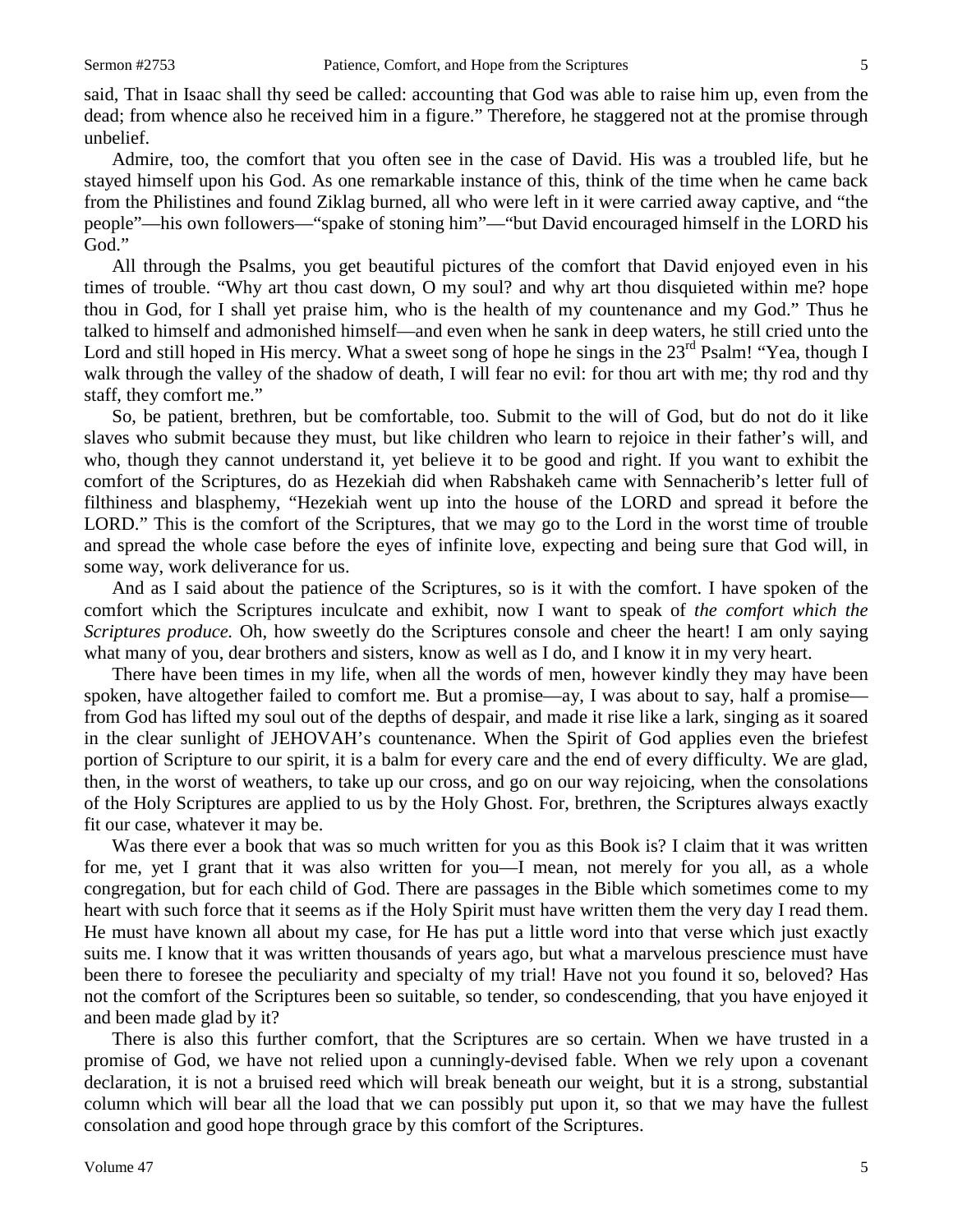Let us just think of a few Old Testament passages and see if they do not give us great comfort. "I know their sorrows." That is a very old statement of God concerning the children of Israel in Egypt, but it is just as true concerning all our sorrows—they are all known to God. "The eternal God is thy refuge, and underneath are the everlasting arms." That is part of the last message of Moses to the children of Israel. Does not that comfort of the Scriptures cheer you?

Here is another precious passage, "Fear not, thou worm Jacob, and you men of Israel; I will help thee, saith the LORD, and thy Redeemer, the Holy One of Israel." "The mountains shall depart, and the hills be removed; but my kindness shall not depart from thee, neither shall the covenant of my peace be removed, saith the LORD that hath mercy on thee." "I have loved thee with an everlasting love: therefore with lovingkindness have I drawn thee." "Can a woman forget her sucking child, that she should not have compassion on the son of her womb? yea, they may forget, yet will I not forget thee."

"Weeping may endure for a night, but joy cometh in the morning." "Cast thy burden upon the Lord, and he shall sustain thee: he shall never suffer the righteous to be moved." "No good thing will he withhold from them that walk uprightly." "Trust in the LORD, and do good: so shalt thou dwell in the land, and verily thou shalt be fed." "As thy days, so shall thy strength be."

Do you want me to keep on quoting such precious promises as these? I might do so all night long, for these charming notes of the comfort of the Scriptures are practically without end. Oh, may the Divine Spirit lay some of them home to your troubled hearts, so that, beloved brethren, you may not only have patience and comfort, but that you may have *the* patience and *the* comfort of the Scriptures!

**III.** Now I have to speak briefly on the last part of our subject, that is—THE HOPE OF THE SCRIPTURES—"that we through patience and the comfort of the Scriptures might have the hope."

You have noticed, I daresay, that the matters which concern our salvation are always spoken of as the objects of faith. A man does not obtain the pardon of his sins by hoping for it—he is not regenerated because he hopes to be born-again. Justification is not given to him because he hopes for it. All these things are matters of faith, not of hope. We are justified by faith. It is by faith that we receive the forgiveness of our sins. Faith has to do with the past—with what Christ has accomplished. But hope looks forward to the future. Hope is for those who are saved, and hope comes to us, and is strengthened in us, by the patience and the comfort of the Scriptures.

Well now, brethren, what is the hope which we get, as God enables us to have the patience and the comfort of the Scriptures? Well—to go over the same three points again—it *is such a hope as the Scriptures hold forth.* For instance, they hold forth this hope, "The righteous shall hold on his way, and he that hath clean hands shall be stronger and stronger."

So, if you have the patience and the comfort of the Scriptures, you will be sure about that great and glorious doctrine of the perseverance of the saints. Your hope will be very bright about that matter, because you will feel sure that we shall be preserved, upheld, comforted, and rendered triumphant even over the last enemy, which is death, for that He has said, "I will never leave thee, nor forsake thee." That is one hope which the Scripture sets forth to us.

Than there is the hope that, after death, will come the resurrection, and eternal life and glory, for that also is part of the hope set forth in the Scriptures, as Job said, "I know that my Redeemer liveth, and that he shall stand at the latter day upon the earth: and though after my skin worms destroy this body, yet in my flesh shall I see God."

And David said, "As for me, I will behold thy face in righteousness: I shall be satisfied, when I awake, with thy likeness." And Isaiah said, "Thy dead men shall live, together with my dead body shall they arise." Albeit that the Old Testament in itself has not the brightness of hope that there is in the New Testament, yet there is enough even there to make us very hopeful for the future. And if you read the whole of the Scriptures through, you will see that the man who, by the patience of the Scriptures is holding on his way, and by the comfort of the Scriptures is cheered in so doing, may have the good hope of final perseverance and of eternal glory.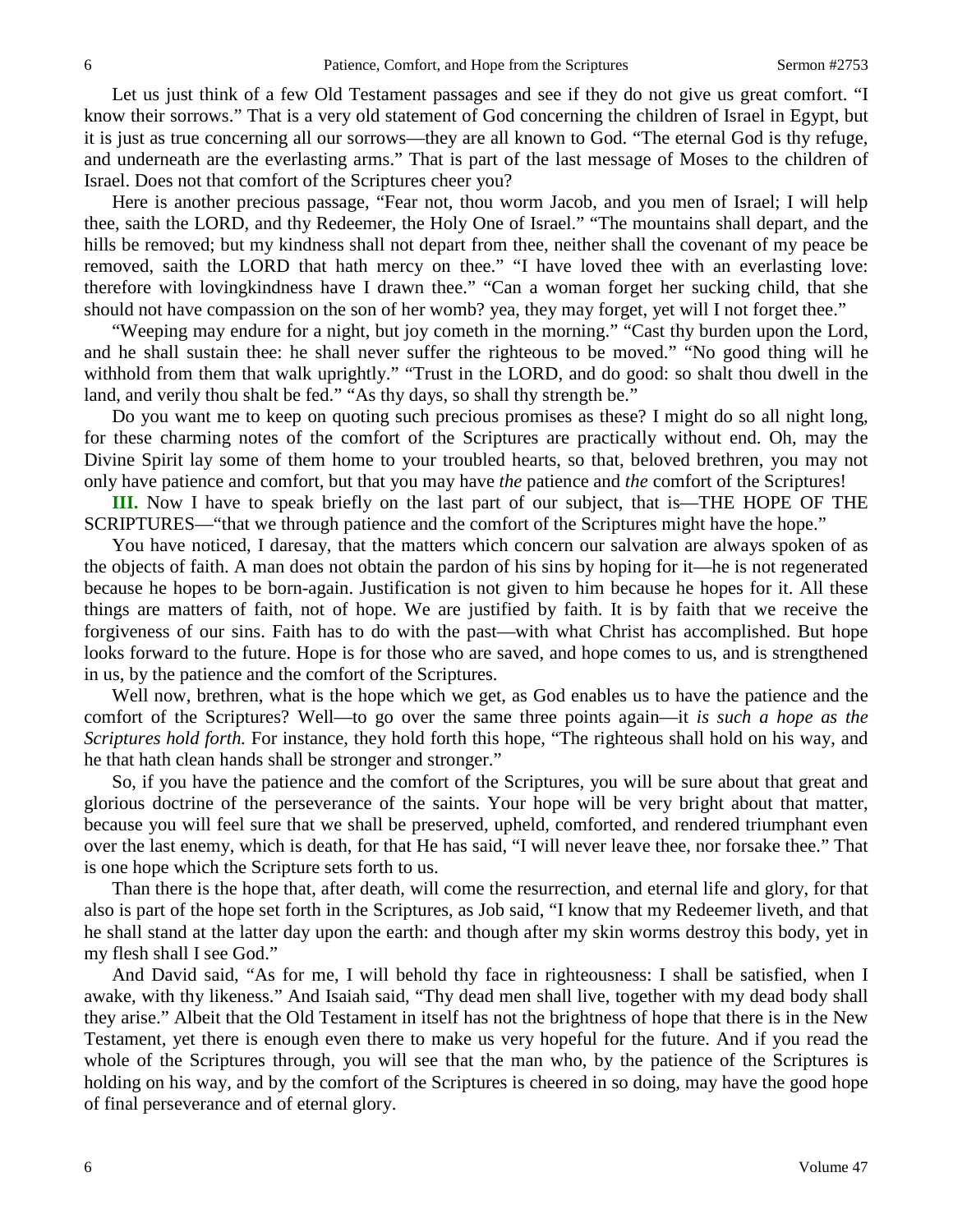Then, also, this hope is *such as the Scriptures exhibit.* We have a very beautiful picture of hope in the eleventh chapter of Hebrews where the apostle describes all those heroes of the faith, and then says, "These all died in faith, not having received the promises, but having seen them afar off, and were persuaded of them, and embraced them." They all died looking for what they had not seen, but of which they were so sure that they already embraced it.

Over their mausoleum we may inscribe the words, "The children of the morning." They had not seen the full light of the day, but they were persuaded of its coming—they watched for it, spoke of it, and lived and died in expectation of it. You are to have the same kind of hope that Abraham had, of whom our Lord said to the Jews, "Your father Abraham rejoiced to see my day: and he saw it and was glad."

You are to have the same sort of hope that all the patriarchs had when they remained far off from the country from which they had gone out, because, like Abraham, they "looked for a city who hath foundations, whose Builder and Maker is God." You are to have a hope like that of Joseph, who died in Egypt, yet gave commandment concerning his bones, that they were not to be left there, for he still claimed his portion, not with Pharaoh, but with his forefathers in the land of promise.

I have not time to go through the list of the hopeful spirits of the Old Testament, but I would just remind you that they never hoped to have the inheritance without patiently waiting on God's time for them to receive it, and they only hoped to have it through the comfort of the Scriptures which had promised it to them. It must be the same with us. Through believing in Christ Jesus our Lord, and relying upon the promises of our faithful, covenant-keeping God, we also, through patience of the Scriptures, and the comfort of the Scriptures, shall inherit the hope which is set forth and exhibited in the Scriptures.

Lastly, this is *a hope such as the Scriptures always produce in those who believe them, obey them, and follow them.* O brethren, if you are patiently fighting the battles of the Lord, determined that nothing shall turn you aside from following the great Captain of your salvation—if you are resting in the precious blood of Jesus, and the Holy Ghost has wrought in you this determination that, come what may, you will never turn aside from the King's highway of holiness, then I know that you will delight in and seek after all the comforts that are stored up for you in the inspired Word of God.

You will prize your Lord's promises, you will observe your Lord's ordinances, above all, you will esteem and love your blessed Lord Himself, who is "the Consolation of Israel." You will honor the Divine Spirit, who is *the* Comforter, who brings the comfort of which our text speaks. And when you have thus realized the patience and the comfort of the Scriptures, oh, what a hope you will have! You will share the hopes of all the saints, the hopes which stirred their spirits when they died, some of them in anguish at the stake or on the rack, or dragged at the heels of wild horses, or stoned, or sawn asunder, or slain with the sword.

You will have the hope with which your godly mother died, the hope with which all those who were in Christ have died. You will have the hope that, when the Master comes, He will find you ready to welcome Him—the hope that when His throne is set, and His courtiers are gathered around it in the great day of account, you will be there—and the hope that, forever, you will be with Him where He is, to behold His glory, the glory which the Father has given Him.

I could not, if I had the tongues of men and of angels, explain and expound all that is included in the hope of patient souls that are comforted by the inspired Word of God. It is a hope full of immortality, and of it the apostle Paul says, when writing to the Hebrews, "which hope we have as an anchor of the soul, both sure and stedfast, and which entereth into that within the veil; whither the Forerunner is for us entered, even Jesus, made an high priest for ever after the order of Melchisedec."

This hope we would not part with for ten thousand worlds if we had them—do you not say so, beloved! Oh, let your eyes sparkle at the very thought of this hope. Let your hearts dance even at the mere mention of it. Let your whole soul be invigorated and kept in tune by this hope—that, when Jesus comes in His glory, you shall be with Him, and shall reign with Him forever and ever.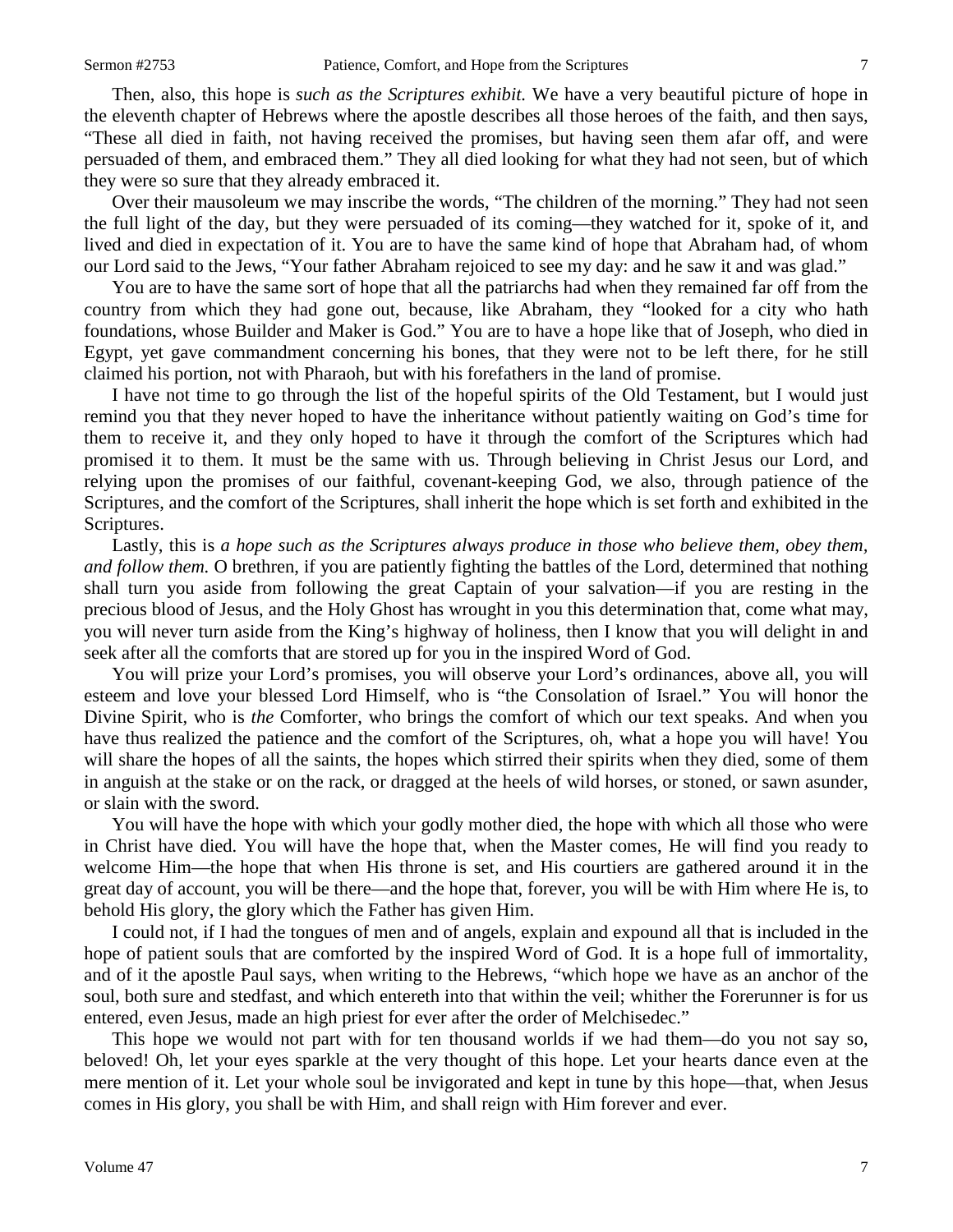Now I must send you away with this mournful reflection—that there are some of you who have no hope. Sometimes, we use the word "hope" very incorrectly. A man dies without any faith in Christ and someone says, "Well, I hope it is all right with him." I dare not say that. I dare say, "I wish it had been all right with him. I desire that it might have been." But hope needs solid ground to rest upon if it is to be a good hope. An idle, vain hope is for idle and vain men. A foolish hope is only fit for fools.

Sirs, what right have some of you to hope that you will ever get to heaven? If, when you go out of this Tabernacle, you were to turn to the left and go towards London Bridge, it would be very absurd for you to say that you hoped that, in that way, you would get to Clapham. And when you turn your faces towards the world, towards self, towards sin, it is idle for you to say, "I hope we shall all meet in heaven." I am sure I wish, with all my heart, that we may—and that means that I hope the Lord will turn your faces heavenward.

May the Holy Spirit bring you to repent of sin, to believe in Jesus, to cast yourselves wholly upon Him—may He, by His grace, cut the links which now bind you to the world, and enable you to give yourselves up wholly to Christ, that He may save you! May the Lord do this in His infinite mercy, for Christ's sake! Amen.

## **EXPOSITION BY C. H. SPURGEON**

#### *ROMANS 15:1-16*

**Verse 1.** *We then that are strong ought to bear the infirmities of the weak, and not to please ourselves.*

When we are free from scruples upon any point, and feel that there are things that we may do because we are strong, yet let us not do them if thereby we should grieve others who are weak. Let us think of their infirmities and whatever liberty we may feel entitled to claim for ourselves, let us look at the matter from the standpoint of other people as well as from our own, that we may bear the infirmities of the weak, and not seek to please ourselves.

**2-3.** *Let every one of us please his neighbor for his good to edification. For even Christ—*

Our Master, and Lord, and great Exemplar—"For even Christ*"—*

**3.** *Pleased not himself; but as it is written, The reproaches of them that reproached thee fell on me.* 

He took the most trying place in the whole field of battle. He stood where the fray was hottest. He did not seek to be among His disciples as a king is in the midst of his troops, guarded and protected in the time of strife, but He exposed Himself to the fiercest part of the conflict. What Jesus did, that should we who are His followers do—no one of us considering himself and his own interests—but all of us considering our brethren and the cause of Christ in general.

**4.** *For whatsoever things were written aforetime were written for our learning,—*

This is as if somebody had said, "Why, Paul, it was David who said what you just quoted." "Yes," he replies, "I know that I quoted David, but he spoke in his own person concerning his Lord, 'for whatsoever things were written aforetime were written for our learning."

**4-5.** *That we through patience and comfort of the Scriptures might have hope. Now the God of patience and consolation—*

"Comfort" is really the word he used, turning into prayer the thought which had been suggested by his use of the words "patience and comfort." "Now the God of patience and comfort"—

**5.** *Grant you to be likeminded, one toward another, according to Christ Jesus:*

"Make you to be unanimous, not concerning that which is evil, but that you may be of one mind in your likeness to Christ Jesus." What a blessed harmony it would be if not only all in any one church, but all in the whole of the churches were likeminded one toward another according to Christ Jesus! It will be so when He gathers those who are now scattered. But may we never hope to have it so here on earth? I cannot tell, but at any rate, let us all strive after it. Let us all endeavor to pitch our tune according to